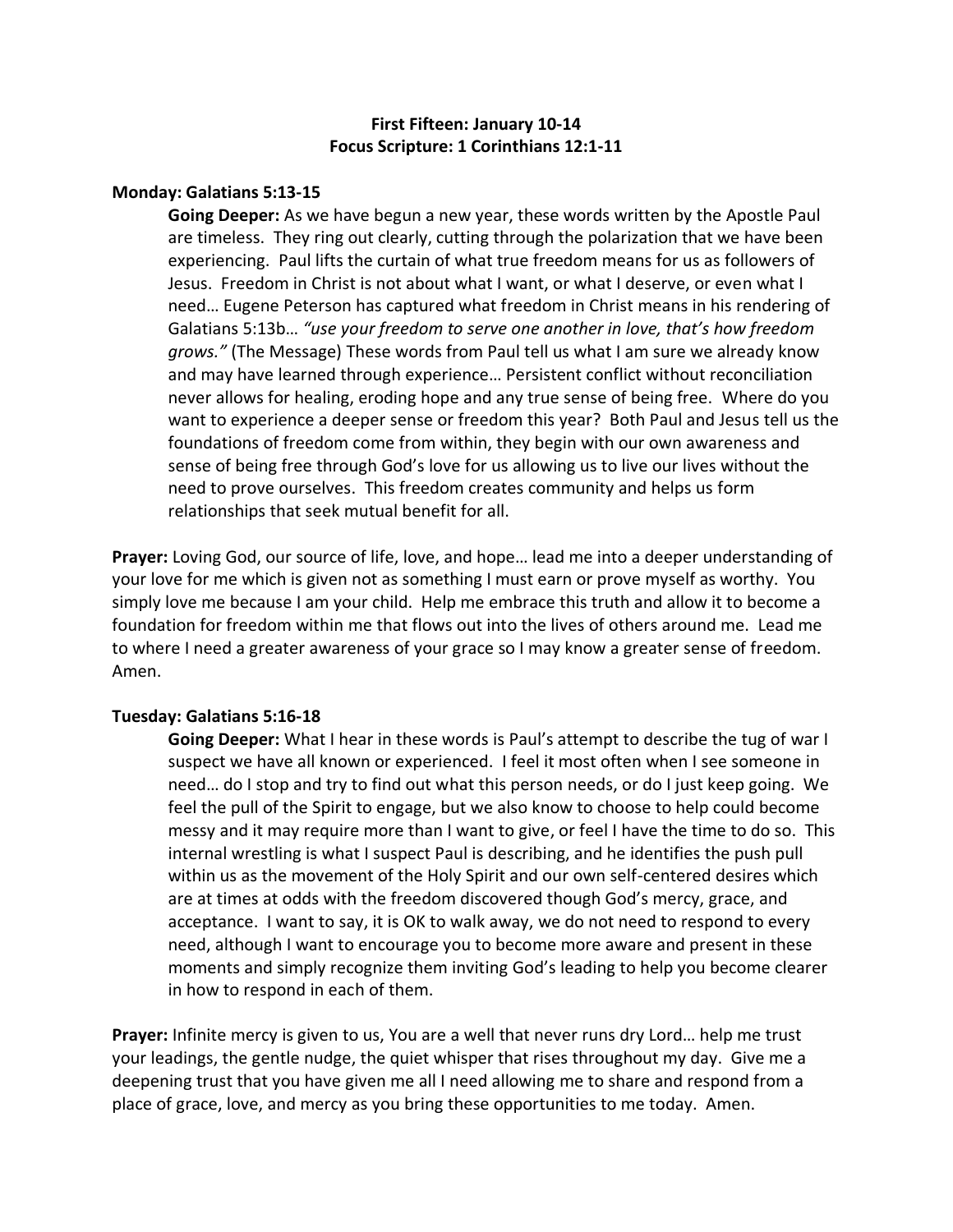### **Wednesday: Galatians 5:19-21**

**Going Deeper:** Wow! Paul creates quite a list of negative relationship destroying choices when we act out from a place of selfishness. If you are reading the NIV translation Paul's words may be a bit confusing. The NIV translates the Greek word used by Paul as our "sinful nature." The word used by Paul is most directly translation as "flesh," and its original context referred to a self-focused or self-serving nature. If you have the Message, I encourage you to read these verses from that translation as well. I suspect it will be helpful. These are not words of condemnation from Paul, simply a warning… if we choose to live outside the freedom created by God's grace, experienced as we embrace God's love, we will miss the kingdom as it begins to take root and bloom in our lives. The freedom created by living a life guided by Jesus' teachings of loving our neighbor as we love ourselves helps us discover peace and create community instead of these alternatives based upon selfish desire which often disrupt community, and clearly do not foster peace. What can you do today to build community and help create peace for others and yourself?

**Prayer:** Loving God, divine source of all we know as life giving… help me see where your love has already created far more abundance than I can provide for myself. Open my eyes to where and how you have provided hope, peace and joy for me and my family. Give me a greater awareness of the community you provide for us and how being more kind, more loving, and more understanding actually leads me to greater freedom and a more abundant life. Amen.

### **Thursday: Galatians 5:22-26**

**Going Deeper:** One of my favorite fruits are fresh navel oranges which ripen this time of year. Their flavor is more intense, and their aroma is more pungent when they are fresh, and I try to enjoy them whenever I can. The same can be said about our lives when you and I seek to live by the Spirit as Paul has been saying in this 5<sup>th</sup> chapter of Galatians. But what does this really mean? Again, I turn to the Message… *"Since this is the kind of life we have chosen, the life of the Spirit, let us make sure that we do not just hold it as an idea in our heads or a sentiment in our hearts, but work out its implications in every detail of our lives."* (Gal. 5:25 – The Message) These "Fruit of the Spirit… love, joy, peace, patience, kindness, goodness, faithfulness, gentleness, and self-control" are something God desires us to both experience and share with others. I would love to tell you they just appear "magically" but just like so many other things in our lives we must be intentional about their cultivation. We do this by being attentive to how we react and respond to others, not allowing ourselves to be controlled by what Paul calls our selfish or self-centered desires, and instead by allowing ourselves to be guided by Jesus' call to *"Love your neighbor as yourself."* This practice of intentional living creates the cultivated soil from which the "Fruits of the Spirit" will begin to take root.

**Prayer:** Lord of the harvest, gather in all that distracts me and seeks to steal my focus and attention from who I am and what I say I believe. Help me use your call to love to guide and sharpen my focus as I engage others. Help me to live with intention learning the practice of my